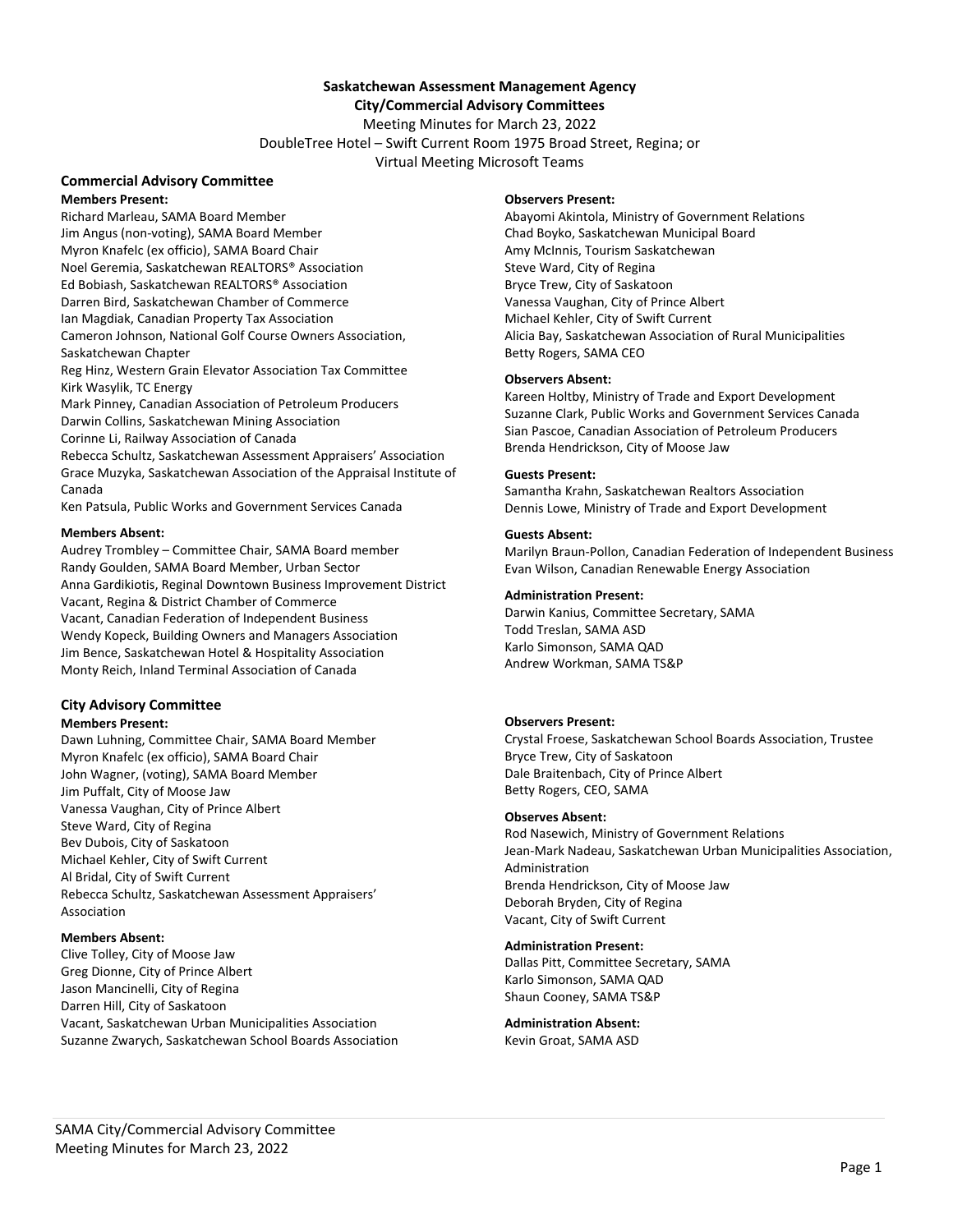| <b>Agenda Item:</b>                                                     | <b>Decision/Resolution:</b>                                                                                                                                                        |
|-------------------------------------------------------------------------|------------------------------------------------------------------------------------------------------------------------------------------------------------------------------------|
| 1. Call to Order                                                        | Dawn Luhning, Chair of the City Advisory Committee, called the<br>meeting to order at 10:01 a.m.                                                                                   |
| 2. Opening Remarks                                                      | Myron Knafelc, SAMA Board Member, welcomed the attendees.                                                                                                                          |
| 3. Introductions                                                        | Dawn Luhning introduced the SAMA Board Members and attendees<br>who were remotely attending the meeting. In-person attendees<br>introduced themselves to remote attendees.         |
|                                                                         | Dawn Luhning explained the meeting ground rules.                                                                                                                                   |
| 4. Approval of Meeting Agenda                                           | Dawn Luhning introduced the agenda.                                                                                                                                                |
|                                                                         | MOTION by John Wagner, SAMA Board Member, to approve the<br>agenda.                                                                                                                |
|                                                                         | <b>Carried</b>                                                                                                                                                                     |
| 5. Minutes from the Previous Business<br>Meeting held November 17, 2021 | MOTION by Jim Angus, SAMA Board Member, that the joint minutes for<br>the November 17, 2021 City and Commercial Advisory Committee's<br>business meeting be adopted as circulated. |
|                                                                         | <b>Carried</b>                                                                                                                                                                     |
| 6. Business Arising from the Joint<br>Minutes of November 17, 2021      | From the previous minutes, there was one Action Item regarding the<br>definition of multi-family residential properties.                                                           |
|                                                                         | SAMA reviewed this item with the Saskatchewan Realtors Association<br>(SRA) following the meeting.                                                                                 |
| 7. SAMA Update                                                          |                                                                                                                                                                                    |
| 7a. CEO Report                                                          | PowerPoint presentation by Betty Rogers, SAMA's CEO.                                                                                                                               |
|                                                                         | Note: all presentations/reports will be posted to SAMA's website for<br>access to all committee members.                                                                           |
|                                                                         | <b>Comments/Questions</b>                                                                                                                                                          |
|                                                                         | No comments or questions.                                                                                                                                                          |
|                                                                         | MOTION by Ken Patsula, Public Works and Government Services<br>Canada, to receive the CEO report.                                                                                  |
|                                                                         | Carried                                                                                                                                                                            |
| 7b. Assessment Services Division Report                                 | SAMA Update: PowerPoint presentation by Todd Treslan, SAMA ASD.                                                                                                                    |
|                                                                         | <b>Comments/Questions</b>                                                                                                                                                          |
|                                                                         | No comments or questions.                                                                                                                                                          |
|                                                                         | MOTION by Kirk Wasylik, CEPA, to receive the SAMA ASD report.                                                                                                                      |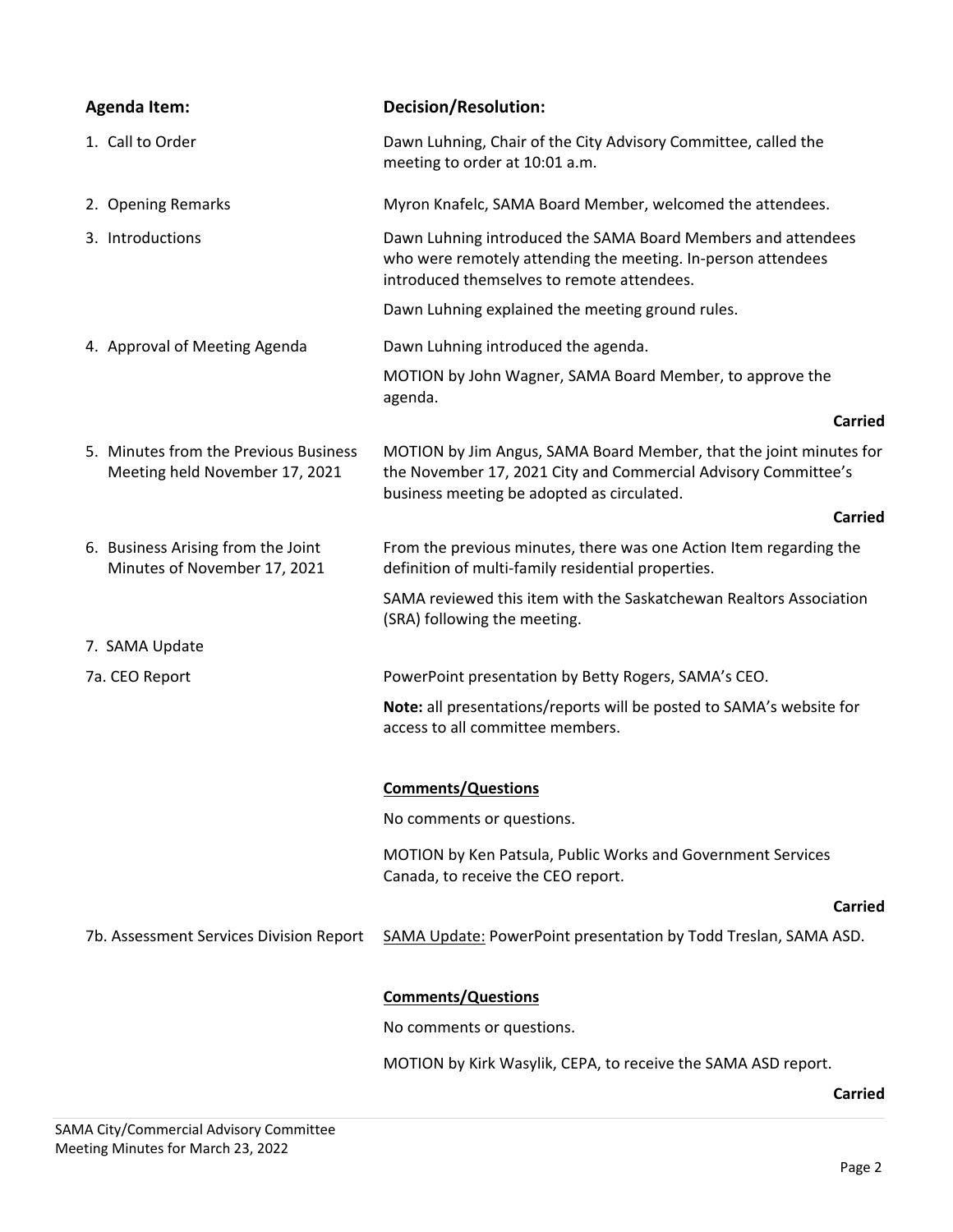City of Saskatoon Update: Verbal presentation by Bryce Trew.

Assessment Roll Update: 2021 preliminary roll has been confirmed. For the 2021 supplemental roll, 10 appeals have been filed and are awaiting 2 appeal decisions.

Appeal Update: 2021 Board of Revision (BOR) appeals have been completed. In total, there were 748 appeals of which 184 were agreements to adjust, 152 withdrawn or dismissed, and 412 had hearings. From those hearing appeals, 210 assessments were upheld by the BOR and 202 were adjusted.

2021 Saskatchewan Municipal Board (SMB) appeals have started to be worked on. 257 appeals have been confirmed by the SMB with an additional 52 that have been issued perfection letters.

2022 BOR appeals have begun to be received on the preliminary roll. There are currently a total of 573 appeals (550 commercial and 23 residential). The commercial appeals are broken down by 523 being on commercial properties, 26 appeals on multi‐residential properties and 1 agricultural appeal. The residential appeals are broken down by 14 single family residences and 9 residential condominiums.

The City of Saskatoon has one appeal, for 11 properties, which is outstanding at the Court of Appeal (CoA) dating back to the 2017 Revaluation.

2022 Amends: As a result of some appeal decisions, the City of Saskatoon has been sending out amended notices prior to tax billing on April 15, 2022. It is expected there will be around 2,500 amended notices sent out for office, warehouse, and retail models. These amended notices may resolve some appeal issues brought forward for 2022.

Additionally, there will be amended notices for approximately 900 replotted parcels, 580 new residential properties and 350 commercial properties amended for physical changes.

Staffing: Staff are preparing to come back into the office on April 4, 2022. Based upon staff feedback, the City of Saskatoon has decided to implement a hybrid work from home option, where staff can opt to work from home for two days a week.

There have been two retirements and two resignations that will need their positions filled in 2022.

Other Projects: Reviewing life cycle/upgrade studies for the CIS (tax and utility) and CAMA systems that have been utilized by Saskatoon for over 20 years.

## **Comments/Questions**

No comments or questions.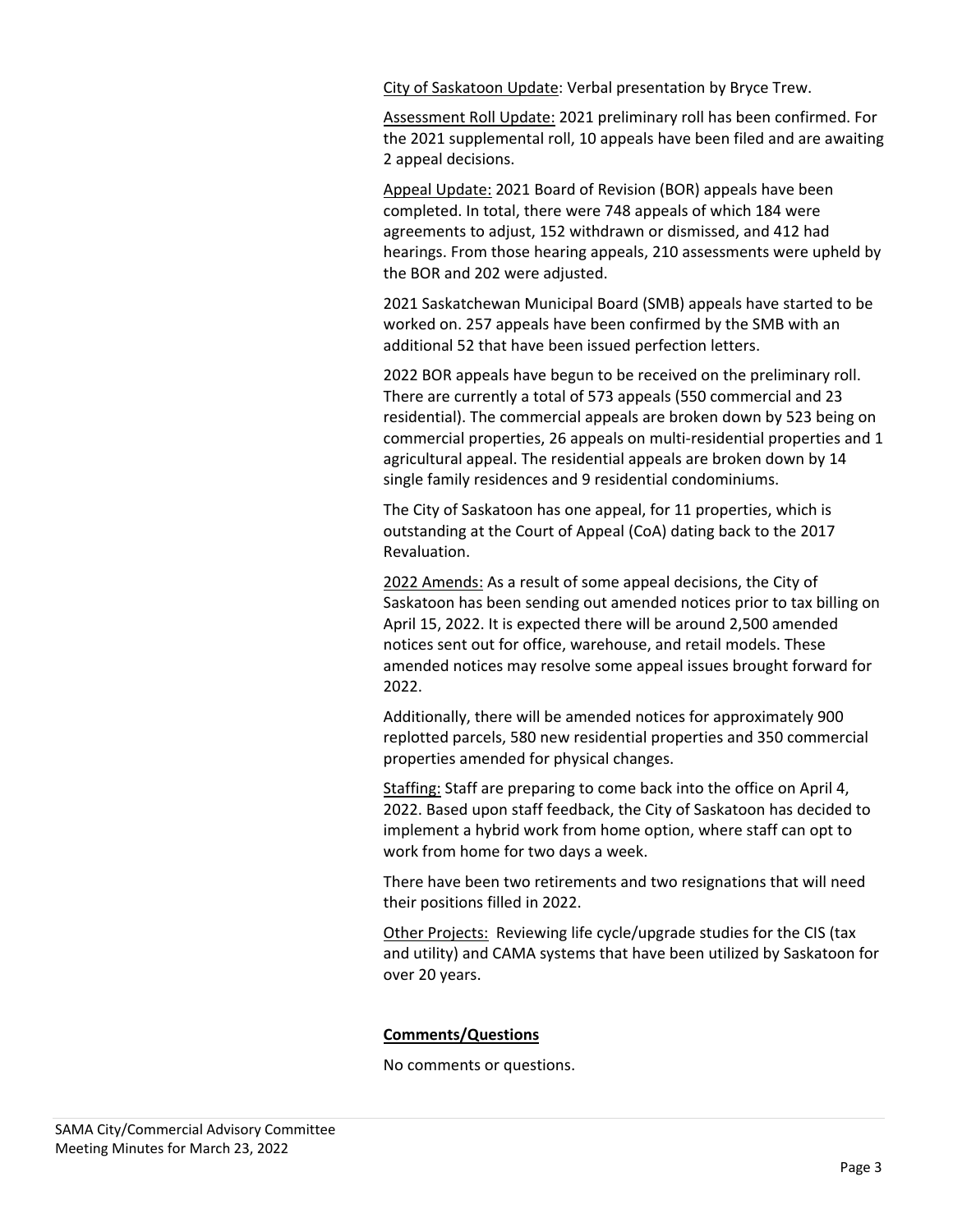City of Regina Update: Verbal presentation by Steve Ward.

Staffing: City of Regina employees are now back working in the office. Regina is reviewing the implementation of a work from home policy that will be rolled out in early September of 2022.

Assessment Roll Update: 2022 assessment roll was opened on February 7, 2022. Regina has received numerous inquiries on assessment values from property owners and tax agents.

Appeal Update: For 2022 BOR, there are currently 463 appeals. This is a slight decrease from the 2021 appeal total of 566. All 2022 appeals are awaiting hearing dates at the BOR and most of them are on commercial properties.

Legislated deadline for 2022 BOR appeal decisions is July 7, 2022.

Regina currently has 185 appeals for the 2021 assessment roll at the SMB. Most of these appeals have been scheduled to use written submission or in‐person hearings. Case management on these appeals has been productive for clarifying the grounds of appeal.

City of Regina is awaiting CoA decisions for assessment roll years of 2018, 2019 and 2020. Many of these outstanding appeals are related to disclosure issues.

2022 Property Tax Notices: Regina will be mailing out property tax notices on May 1, 2022. The City is expecting an increased number of inquiries related to property tax levies following the mail out.

2025 Revaluation: Preparation for 2025 has begun with send out of information requests to property owners and validating sales that will be utilized for the 2025 Revaluation.

Other Projects: Regina is continuing work on a modernization project for their taxation and assessment computer system (TAS), which began in 2020, that will upgrade the CAMA system from an Oracle based platform to a Microsoft.net program.

This upgrade will also include an enhanced online data portal that will allow for property owners to electronically submit information and allow property information to be updated more frequently.

## **Comments/Questions**

Sask. Chamber of Commerce: If disclosure of information is a common theme within the appeals, is there a common appeal issue? For instance, would providing additional disclosure potentially reduce the number of these appeals?

City of Regina: There is legislation in place that outlines what information should be disclosed. These appeals will provide an opportunity for the CoA to review the legislation and see if Regina has been compliant with the legislation.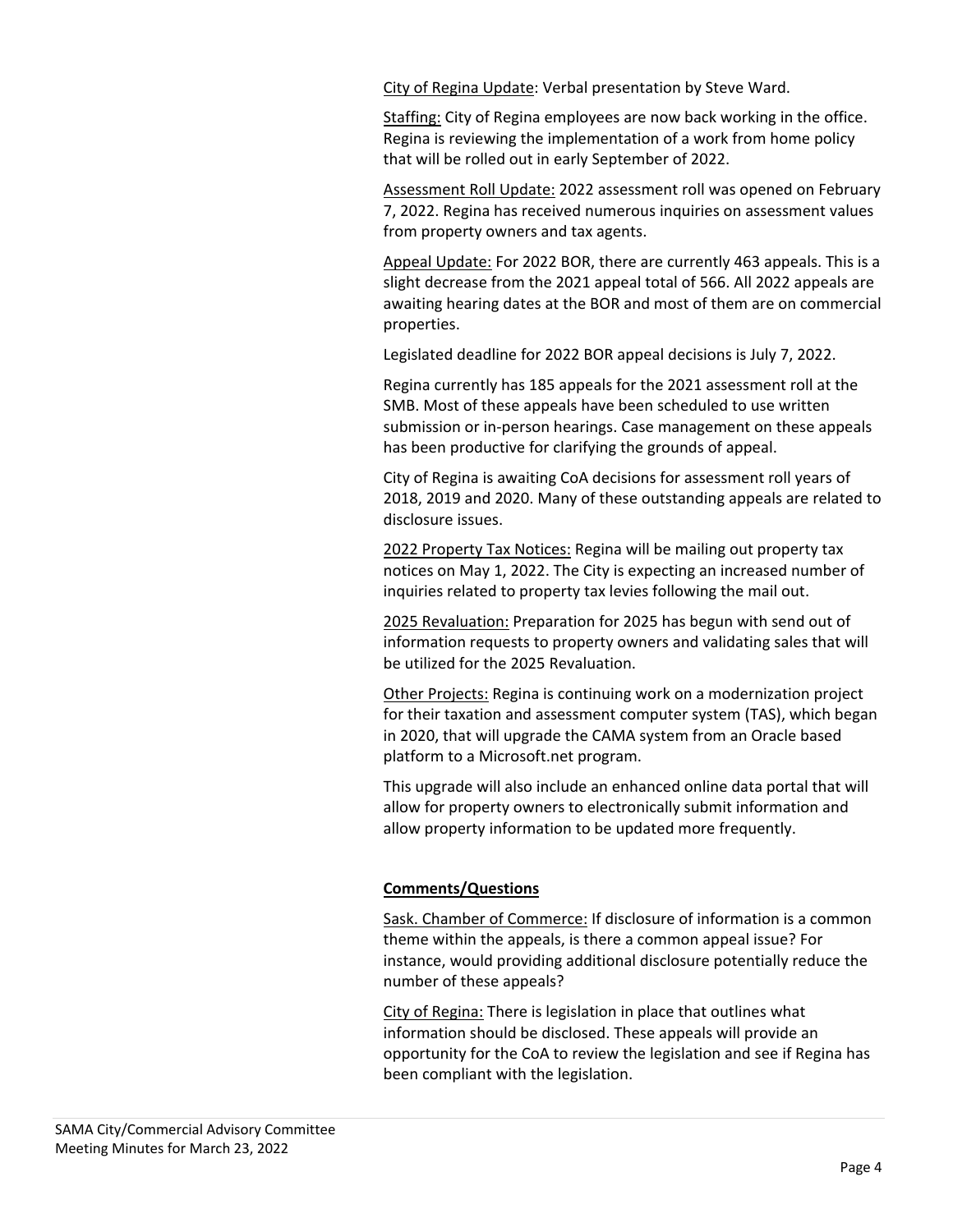However, these appeals have shown that there is an opportunity to review the legislation in the future regarding disclosure.

City of Swift Current: Disclosure is a complicated issue when it involves property assessment because a lot of collected information is to be kept confidential. The information provided during BORs can be more detailed because the information is contained within the private Board Record.

SAMA Administration: SAMA provides all information such as market reports and information to the property owner or tax agent needed to explain their assessment. As indicated by the other ASPs, there is a fine line with providing information that may be confidential to all parties and it can become a legal process.

City of Prince Albert Update: Verbal presentation by Vanessa Vaughan.

Staffing: Prince Albert currently has four of the five appraiser positions filled. The final position will be filled on April 4, 2022.

City of Price Albert staff have remained in the office throughout the COVID‐19 pandemic. This has been successful with the procedures that have been implemented at City Hall.

Appeal Update: For the 2021 assessment roll, Prince Albert had 54 property appeals to the BOR. Four of these appeals have been taken forward to the SMB.

For 2022, the assessment roll was opened on January 13 and closed on February 14, 2022. Currently, Prince Albert has received 31 appeals for the BOR. The hope is that these appeals are heard by the end of May.

Prince Albert has seen a decrease in call volume compared to 2021. This is likely due to the City providing communication to property owners that appeals are related to the property assessment and not property taxation.

There are some outstanding appeals at the SMB (3 in 2019, 15 in 2020, and 4 in 2021). These outstanding SMB appeals are waiting on the SMB decision following the CoA's remittal of a 2017 appeal.

2025 Revaluation: Sales verification and inspection work are being performed ahead of the 2025 Revaluation. Additionally, Prince Albert will be implementing the income approach for commercial properties in 2025.

## **Comments/Questions**

No comments or questions.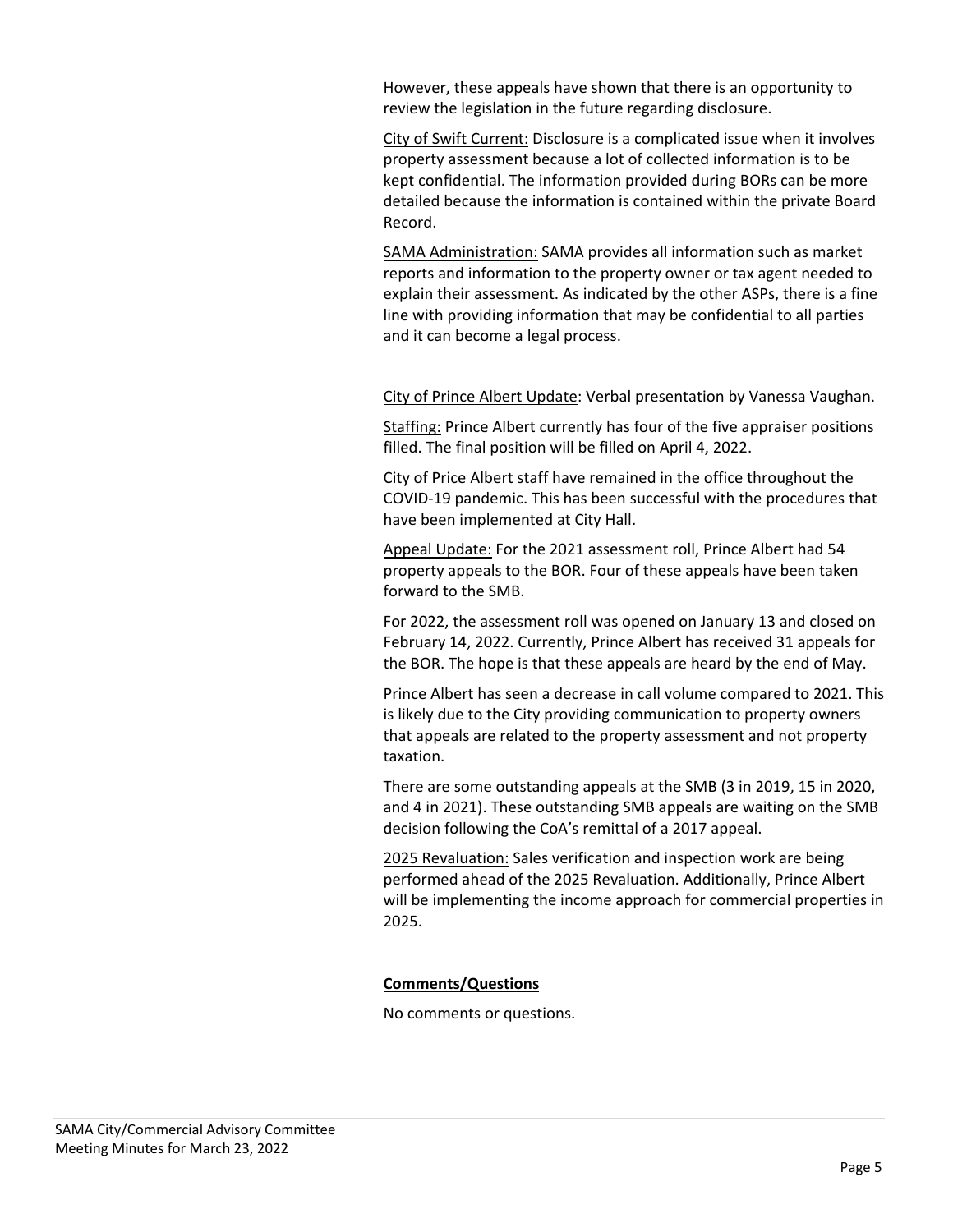City of Swift Current Update: Verbal presentation by Michael Kehler.

Assessment Roll Update: Since the November Advisory Committee meetings, the preliminary 2021 assessment roll has been confirmed.

Swift Current released supplementary assessments on November 11 and the 2021 supplemental roll closed on December 12, 2021. The supplemental roll will be confirmed in the near future.

For the 2022 assessment roll, Swift Current has reviewed roughly 450 multi-unit residential properties that had more than one unit. Assessment notices will be sent out on March 28, 2022.

Additionally, Swift Current has provided 2022 quality assurance information to SAMA for posting on the SAMA website.

Appeal Update: There were two appeals launched on the 2021 supplement roll, which were updated via agreements to adjust. In total, there were 12 appeals on the 2021 roll with one appeal going to the BOR.

Swift Current is expecting there will be a slight increase in appeals on the 2022 roll.

Other Projects: Starting with the 2022 assessment roll, Swift Current will be sending out new assessment notices that contain more informative and relevant information.

These new notices were created based upon reviewing assessment notices from Regina, Saskatoon, and other jurisdictions in Canada.

## **Comments/Questions**

No comments or questions.

MOTION by Bev Dubois, City of Saskatoon, to receive the verbal ASP reports.

| Coffee Break                     | 11:00 am to 11:05 am                                                                                                                          |
|----------------------------------|-----------------------------------------------------------------------------------------------------------------------------------------------|
| 8: Current Developments          |                                                                                                                                               |
| 8a. Assessment Governance Report | PowerPoint presentation by Shaun Cooney, SAMA TS&P.                                                                                           |
|                                  |                                                                                                                                               |
|                                  | <b>Comments/Questions</b>                                                                                                                     |
|                                  | Public Works and Government Services Canada: Can independent                                                                                  |
|                                  | assessors use different manuals (e.g. Marshall & Swift) or are they<br>required to use SAMA Manuals?                                          |
|                                  |                                                                                                                                               |
|                                  | SAMA Administration: If it is for assessing regulated properties, SAMA                                                                        |
|                                  | utilizes the regulated Assessment Manual that outlines properties that<br>should be assessed using M&S, unless the potential structure is not |
|                                  |                                                                                                                                               |

**Carried**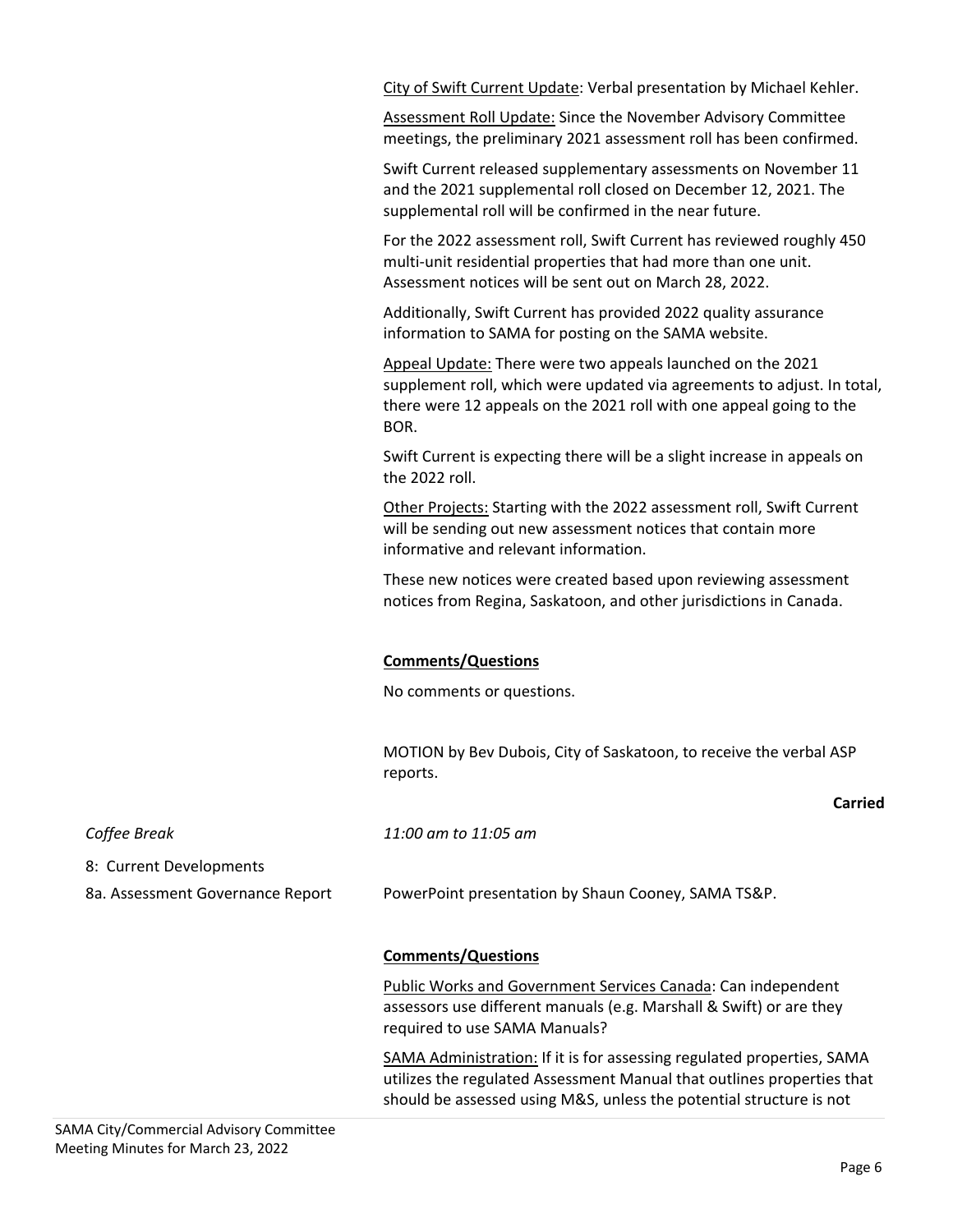found in M&S. If it cannot be found in M&S, SAMA provides rates in the Manual for these non‐standard structures, such as wind turbines.

For market value properties based on the cost approach, assessment service providers are utilizing SAMA's Cost Guide, which also specifies that M&S rates should be used for most commercial properties on the cost approach.

In terms of adjustments, SAMA calculates a Saskatchewan cost factor (SCF). The SCF is a local adjustment that brings the M&S costs in line with the base date in Saskatchewan.

City of Swift Current: In Swift Current, the M&S rates are embedded within the CAMA system. Typically, there would need to be exceptional circumstances to deviate from utilizing the standards that SAMA has previously discussed.

SAMA Administration: SAMA will occasionally assess new property types using trended original costs until a mass appraisal model can be developed. An example of this would be solar farms where these properties are currently trended but a new mass appraisal model is being developed for 2025.

MOTION by Jim Angus, SAMA Board Member, to receive the Assessment Governance report.

## **Carried**

8b: Provincial Assessment System Review by International Property Institute (IPTI)

PowerPoint presentation by Shaun Cooney, SAMA TS&P.

## **Comments/Questions**

City of Regina: Regina has received a draft copy of the IPTI report from being a member of the IPTI review sub‐committee.

Regina has provided some feedback to IPTI for their consideration. Once the report is finalized, it is expected that it will be sent out to all stakeholders.

Ministry of Government Relations: IPTI conducted interviews with some government officials during January. The Ministry is interested to see the final recommendations from IPTI.

Is there an expected time frame for when the report will be completed?

City of Regina: Regina has not received an official completion date from IPTI. However, it is tentatively expected the report will be finalized within the next two to four weeks.

SAMA Administration: SAMA is also looking forward to receiving the report in order to begin any potential work that may come from the recommendations made by IPTI.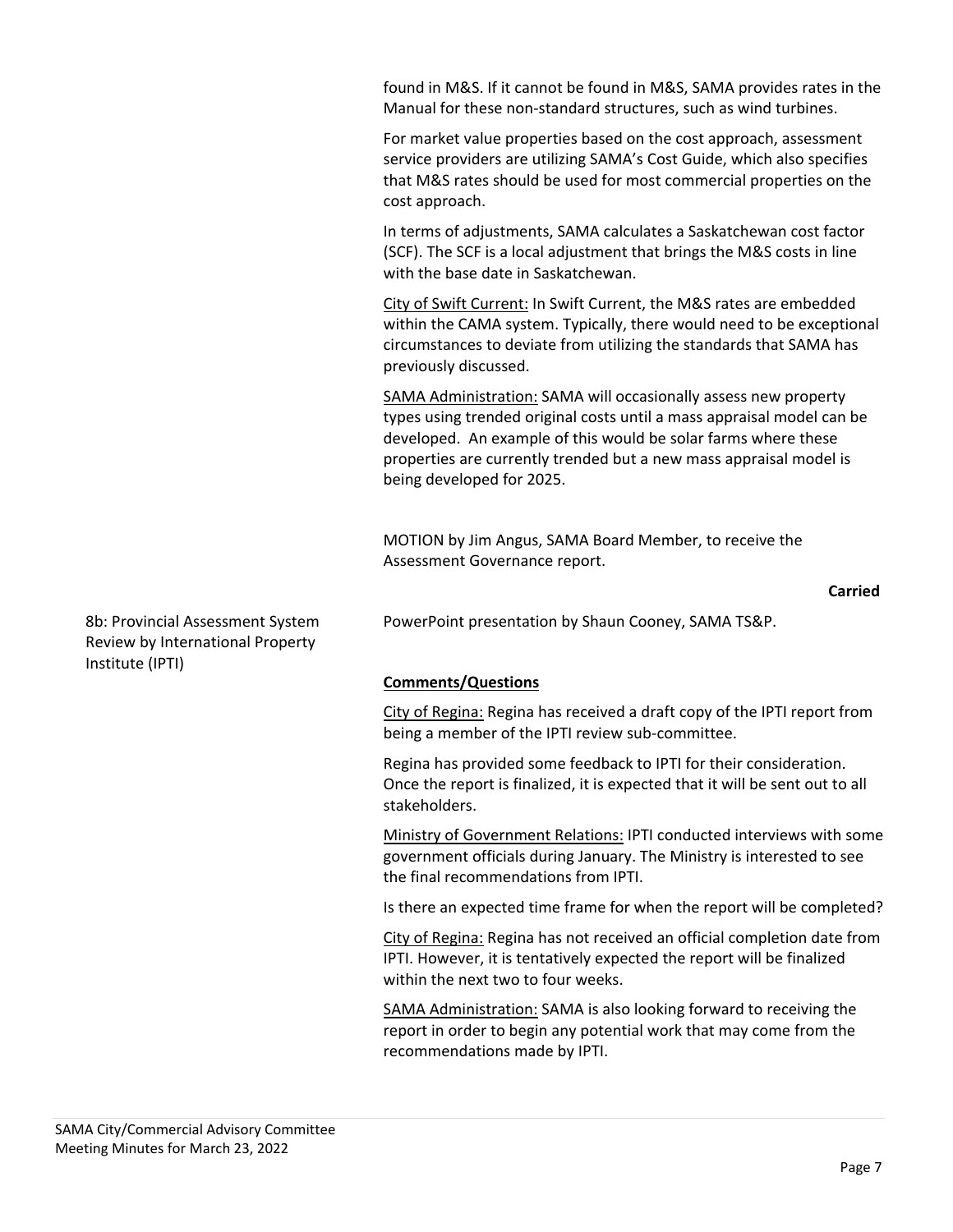For stakeholders, it is important to note, any potential changes to the assessment system from the IPTI review would not be implemented until the revaluation following 2025.

MOTION by Grace Muzyka, Saskatchewan Association of the Appraisal Institute of Canada, to receive the IPTI Review report.

#### **Carried**

## 8c: Saskatchewan Municipal Board Update

Verbal presentation by Chad Boyko, Saskatchewan Municipal Board.

General Update: The Assessment Appeals Committee (AAC) had a backlog of appeals entering the 2021 roll year. In order to expediate the process on those prior appeals, the SMB began to utilize written submissions and video conferencing for appeal hearings, which was serendipitous as this occurred ahead of the COVID‐19 pandemic. These changes allowed for the majority of the backlog to be completed ahead of the anticipated influx of appeals in the fall of 2021.

For some background information, appeals launched to the AAC are typically regarding property assessments, roughly 80%. Other appeal work at the AAC surrounds planning appeals, (roughly 15%) and municipal boundary appeals.

An additional change, that the AAC has recently implemented, is further utilization of part time members who are experienced in property assessment (e.g. prior assessors, professors, etc.). This has allowed the SMB to leverage these individuals on a cost effective basis and utilize them when they are needed during busy periods of the year.

Appeal Update: The SMB currently has 644 appeals. However, there is the potential for additional appeals from Saskatoon and Moose Jaw. In comparison, at the start of the 2017 Revaluation, the SMB had 517 appeals. The increase in appeal volume was expected, but these appeals are increasingly getting more litigious. The SMB has provided decisions on 114 of these current appeals.

From the current number of appeals, 582 appeals are from the cities, predominately Regina and Saskatoon, 33 are from towns, 26 are from rural municipalities, 5 are from villages, and 2 from resort villages. Additionally, 638 of those are property valuations appeals, with the remaining 6 being refusal to hears.

For 2022, the SMB is looking to keep moving forward on these appeals efficiently and will be shifting to in‐person hearings when they are most efficient.

## **Comments/Questions**

City of Swift Current: What impact is the SMB expecting from the implementation of the BOR changes by the Ministry of Government Relations?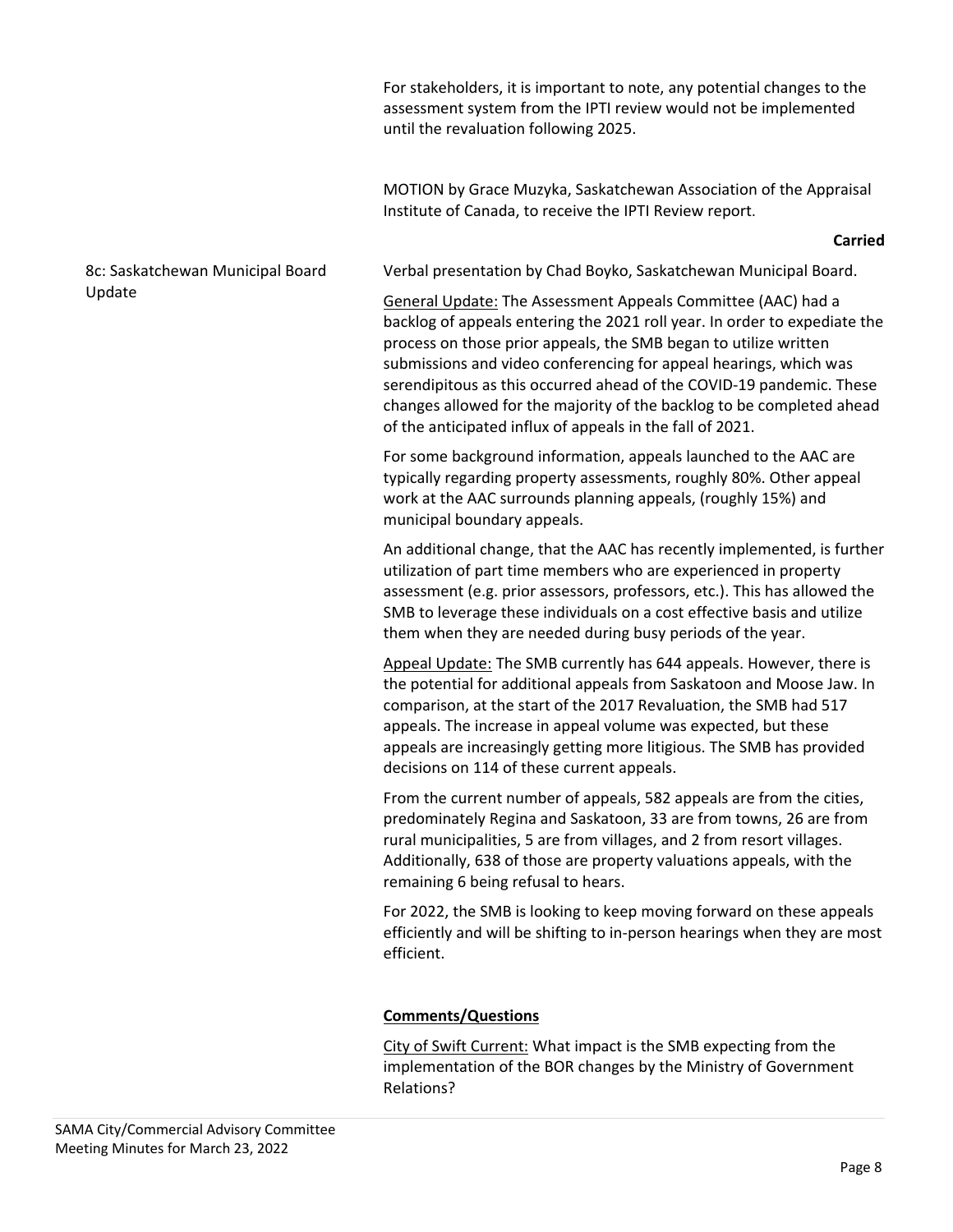|                                                                                      |                                                       | Saskatchewan Municipal Board: The long term hope is that the BOR<br>changes help to increase the quality of decisions that are rendered by<br>the BORs in the province. This would help streamline appeal work for<br>the SMB. |
|--------------------------------------------------------------------------------------|-------------------------------------------------------|--------------------------------------------------------------------------------------------------------------------------------------------------------------------------------------------------------------------------------|
|                                                                                      |                                                       | However, those benefits should not be expected immediately upon the<br>implementation of the new BOR system.                                                                                                                   |
|                                                                                      |                                                       | SAMA Administration: SAMA appreciates the changes that the SMB<br>have made and we have seen recent improvements in the process.                                                                                               |
|                                                                                      |                                                       | SAMA Board Member: Does the SMB have a breakdown of commercial<br>versus residential appeals?                                                                                                                                  |
|                                                                                      |                                                       | Saskatchewan Municipal Board: The SMB can provide a breakdown of<br>commercial versus residential appeals following the Advisory<br>Committee meeting.                                                                         |
|                                                                                      |                                                       | MOTION by John Wagner, SAMA Board Member, to receive the SMB<br>Update report.                                                                                                                                                 |
|                                                                                      |                                                       | <b>Carried</b>                                                                                                                                                                                                                 |
| <b>Appeals Update</b>                                                                | 8d: Precedent Setting Assessment                      | PowerPoint presentation by Darwin Kanius, SAMA TS&P                                                                                                                                                                            |
|                                                                                      |                                                       | The Court of Appeal and Court of Queen's Bench appeal decisions in the<br>presentation can be reviewed at www.canlii.org/en/sk/.                                                                                               |
|                                                                                      |                                                       | <b>Comments/Questions</b>                                                                                                                                                                                                      |
|                                                                                      |                                                       | No comments or questions.                                                                                                                                                                                                      |
|                                                                                      |                                                       | MOTION by Bev Dubois, City of Saskatoon, to receive the Assessment<br>Appeals Update report.                                                                                                                                   |
|                                                                                      |                                                       | <b>Carried</b>                                                                                                                                                                                                                 |
| <b>Lunch Break</b>                                                                   |                                                       | 12:04 pm to 12:45 pm                                                                                                                                                                                                           |
|                                                                                      | 9: Future Developments                                |                                                                                                                                                                                                                                |
| 9a: 2025 Revaluation Preparations -<br><b>Publications and Policy Considerations</b> | PowerPoint presentations by Andrew Workman, SAMA TS&P |                                                                                                                                                                                                                                |
|                                                                                      |                                                       | <b>Comments/Questions</b>                                                                                                                                                                                                      |
|                                                                                      |                                                       | No comments or questions.                                                                                                                                                                                                      |
| Arable Land Model Review<br>(i)<br>Update                                            |                                                       | <b>Comments/Questions</b>                                                                                                                                                                                                      |
|                                                                                      | No comments or questions.                             |                                                                                                                                                                                                                                |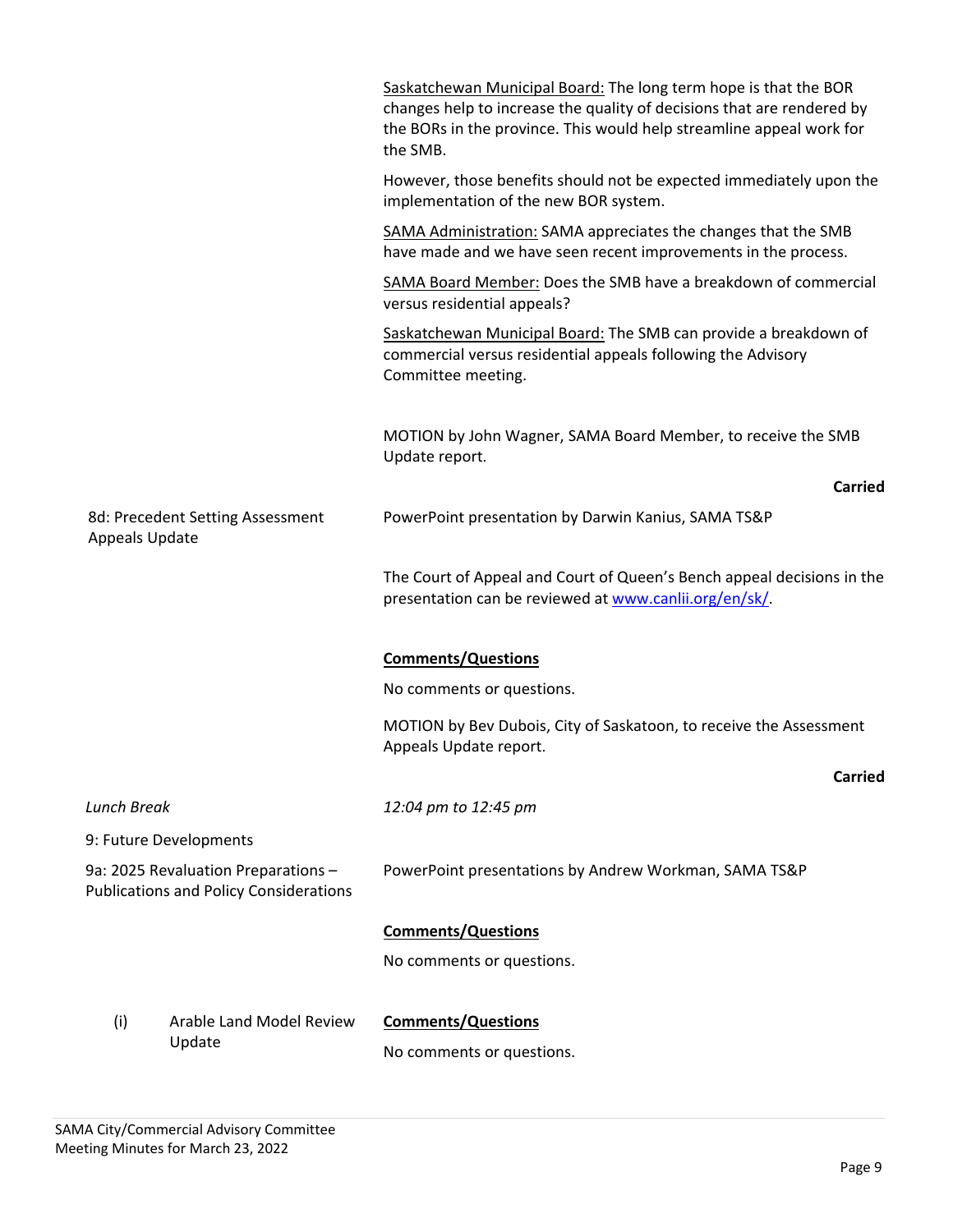| (ii)<br>Oil and Gas Well Model<br>Recommendations |                                                                                                                                                                                                                                                                                                               | <b>Comments/Questions</b>                                                                          |
|---------------------------------------------------|---------------------------------------------------------------------------------------------------------------------------------------------------------------------------------------------------------------------------------------------------------------------------------------------------------------|----------------------------------------------------------------------------------------------------|
|                                                   | SAMA Administration: Regarding the oil and gas land appeal issue. As<br>per legislation and the Manual, SAMA is correctly assessing the land. To<br>address the equity concerns that have emerged, SAMA has considered<br>that a Manual amendment may be required.                                            |                                                                                                    |
|                                                   | SAMA wants to get out ahead of these concerns and generate feedback<br>from all stakeholders to determine a reasonable solution.                                                                                                                                                                              |                                                                                                    |
|                                                   | Saskatchewan Realtors Association: The Municipalities Act does allow<br>for a tenant to be named as the assessed person.                                                                                                                                                                                      |                                                                                                    |
| (iii)<br>Pipeline Model Review                    | <b>Comments/Questions</b>                                                                                                                                                                                                                                                                                     |                                                                                                    |
|                                                   | Canadian Property Tax Association: The CPTA would like to thank SAMA<br>for the opportunity to consult on the pipeline model. However, the<br>pipeline industry continues to have concerns on the depreciation side<br>of the model. This includes physical depreciation and the volume<br>adjustment factor. |                                                                                                    |
|                                                   | The CPTA is looking forward to additional discussions with SAMA on<br>these areas.                                                                                                                                                                                                                            |                                                                                                    |
|                                                   | SAMA Administration: Thank you for the comments. SAMA is planning<br>to hold additional meeting(s) with the pipeline industry to further<br>review these depreciation components of the pipeline model.                                                                                                       |                                                                                                    |
| Solar Farm Model<br>(iv)                          |                                                                                                                                                                                                                                                                                                               | <b>Comments/Questions</b>                                                                          |
|                                                   | Consultations                                                                                                                                                                                                                                                                                                 | No comments or questions.                                                                          |
|                                                   | MOTION by Jim Angus, SAMA Board Member, to receive the 2025<br>Revaluation Preparations report.                                                                                                                                                                                                               |                                                                                                    |
|                                                   |                                                                                                                                                                                                                                                                                                               | <b>Carried</b>                                                                                     |
| 10. Government Relations Update                   |                                                                                                                                                                                                                                                                                                               | PowerPoint presentation by Akintola Abayomi, Government Relations.                                 |
|                                                   | The Ministry of Government Relations has been working on the Board<br>of Revision (BOR) initiative for the last couple of years. The program has<br>been developed through collaboration with stakeholders such as<br>SUMA, SARM, Government Relations, etc.                                                  |                                                                                                    |
|                                                   |                                                                                                                                                                                                                                                                                                               | There are four major components to the training initiative:                                        |
|                                                   | 1. To have a provincial registrar office to ensure that BORs across<br>the province have the required training and knowledge,                                                                                                                                                                                 |                                                                                                    |
|                                                   |                                                                                                                                                                                                                                                                                                               | 2. To establish standard training for all BOR members, secretaries,<br>and chairs in Saskatchewan, |
|                                                   | 3. To establish a centralized BOR that municipalities can utilize if<br>they cannot establish their own BOR, and                                                                                                                                                                                              |                                                                                                    |